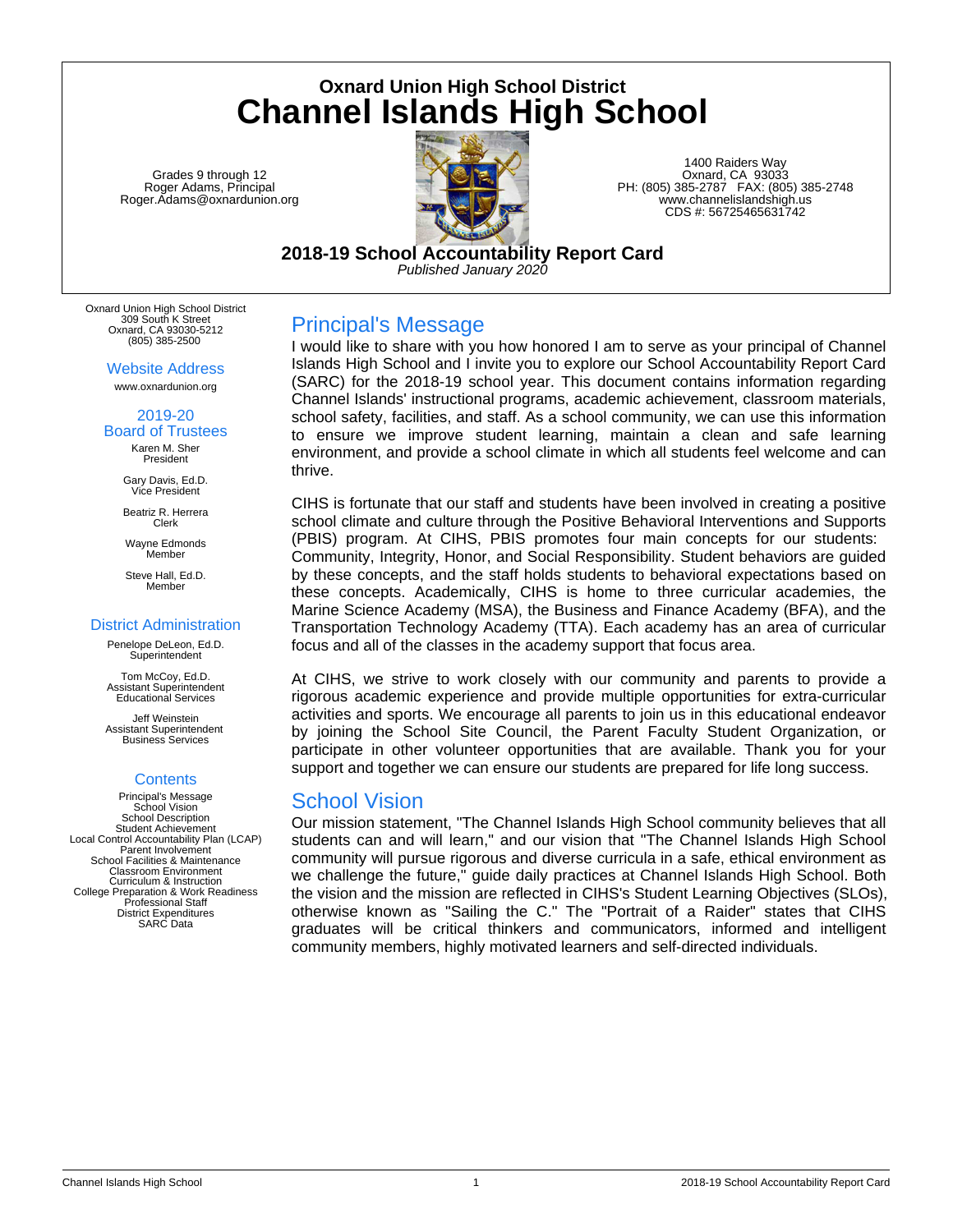## School Description

Channel Islands High School is located in the southern region of Oxnard and serves students in grades nine through twelve following a traditional calendar. At the beginning of the 2018-19 school year, 2596 students were enrolled, including 13.6% in special education, 17.6% qualifying for English Language Learner support, and 85.7% qualifying for free or reduced price lunch.

|                                        | Student Enrollment by Student Group / Grade Level<br>2018-19 |  |                         |               |  |  |
|----------------------------------------|--------------------------------------------------------------|--|-------------------------|---------------|--|--|
| <b>Student Group</b>                   | % of Total<br>Enrollment                                     |  | Grade Level             | # of Students |  |  |
| Black or<br>African-Amer.              | 0.50%                                                        |  | Grade 9                 | 674           |  |  |
| Amer. Indian or<br>Alaska Native       | 0.10%                                                        |  | Grade 10                | 646           |  |  |
| Asian                                  | 0.30%                                                        |  | Grade 11                | 665           |  |  |
| Filipino                               | 5.60%                                                        |  | Grade 12                | 611           |  |  |
| Hisp. or Latino                        | 88.30%                                                       |  | Ungraded                | $\Omega$      |  |  |
| Native Hawaiian or<br>Pacific Islander | 0.20%                                                        |  |                         |               |  |  |
| White                                  | 3.30%                                                        |  |                         |               |  |  |
| Two or More Races                      | 1.00%                                                        |  |                         |               |  |  |
| Students with<br><b>Disabilities</b>   | 13.60%                                                       |  |                         |               |  |  |
| Socioeconomically<br>Disadvantaged     | 85.70%                                                       |  |                         |               |  |  |
| <b>English Learners</b>                | 17.60%                                                       |  |                         |               |  |  |
| Foster Youth                           | 0.40%                                                        |  |                         |               |  |  |
| <b>Homeless</b>                        | 22.90%                                                       |  |                         |               |  |  |
|                                        |                                                              |  | <b>Total Enrollment</b> | 2,596         |  |  |

## Student Achievement

### Physical Fitness

In the spring of each year, Channel Islands High School is required by the state to administer a physical fitness test to all students in grade nine. The physical fitness test measures each student's ability to complete fitness tasks in six major areas. Students who either meet or exceed the standards in all six fitness areas are considered to be in the "healthy fitness zone." The chart reported in this document reports only the percentage in each category, not a cumulative total of the results for categories 4 of 6 and 5 of 6. Comparative district and state results can be found at the CDE's website.

| <b>Physical Fitness Test</b><br>Percentage of Students Meeting California Fitness Standards<br>2018-19 |                                                             |                  |                                 |  |
|--------------------------------------------------------------------------------------------------------|-------------------------------------------------------------|------------------|---------------------------------|--|
|                                                                                                        | Percentage of Students Meeting Standards                    |                  |                                 |  |
| Grade Level<br>Tested                                                                                  | Four of Six Fitness Five of Six Fitness<br><b>Standards</b> | <b>Standards</b> | Six of Six Fitness<br>Standards |  |
| Ninth                                                                                                  | 18.3                                                        | 26.2             | 22.9                            |  |

*Note: Percentages are not calculated and double dashes (--) appear in the table when the number of students tested is ten or less, either because the number of students in this category is too small for statistical accuracy or to protect student privacy.*

### California Assessment of Student Performance and **Progress**

The California Assessment of Student Performance and Progress (CAASPP) System includes the Smarter Balanced Summative Assessments (SBAC) for students in the general education population, and the California Alternate Assessments (CAAs) for students with the most significant cognitive disabilities. Only eligible students may participate in the administration of the CAAs. CAAs items are aligned with alternative achievement standards, which are linked with the Common Core State Standards (CCSS). CAASPP results are a measure of how well students are mastering California's standards in English language arts/literacy (ELA) and mathematics, and are given to grades three through eight and grade eleven. SBAC tests assess student performance in ELA/Literacy and mathematics utilizing computer-adaptive tests and performance tasks, and CAAs test items are aligned with alternative achievement standards which are linked with the Common Core State Standards (CCSS).

The CAASPP results shown in this report include overall results comparing the school, district and state scores as well as the school's overall score in each applicable subgroup. Results are shown only for subgroups with ten students or more taking the exam. For those categories that are blank in the tables, no students met subgroup criteria. More information on CAASPP can be found on the California Department of Education's website www.cde.ca.gov/ta/tg/ca/.

| <b>CAASPP Test Results in ELA and Mathematics - All Students</b> |                                                                                                        |       |           |       |           |       |
|------------------------------------------------------------------|--------------------------------------------------------------------------------------------------------|-------|-----------|-------|-----------|-------|
|                                                                  | Percent of Students Scoring at Proficient or<br>Advanced<br>(meeting or exceeding the state standards) |       |           |       |           |       |
|                                                                  | School<br><b>District</b><br><b>State</b>                                                              |       |           |       |           |       |
|                                                                  | $17 - 18$                                                                                              | 18-19 | $17 - 18$ | 18-19 | $17 - 18$ | 18-19 |
| English-Language Arts/Literacy<br>(grades 3-8 and 11)            | 39.0                                                                                                   | 39.0  | 47.0      | 50.0  | 50.0      | 48.0  |
| <b>Mathematics</b><br>(grades 3-8 and 11)                        | 17.0                                                                                                   | 18.0  | 29.0      | 29.0  | 38.0      | 37.0  |

*Note: Percentages are not calculated when the number of students tested is ten or less, either because the number of students in this category is too small for statistical accuracy or to protect student privacy.*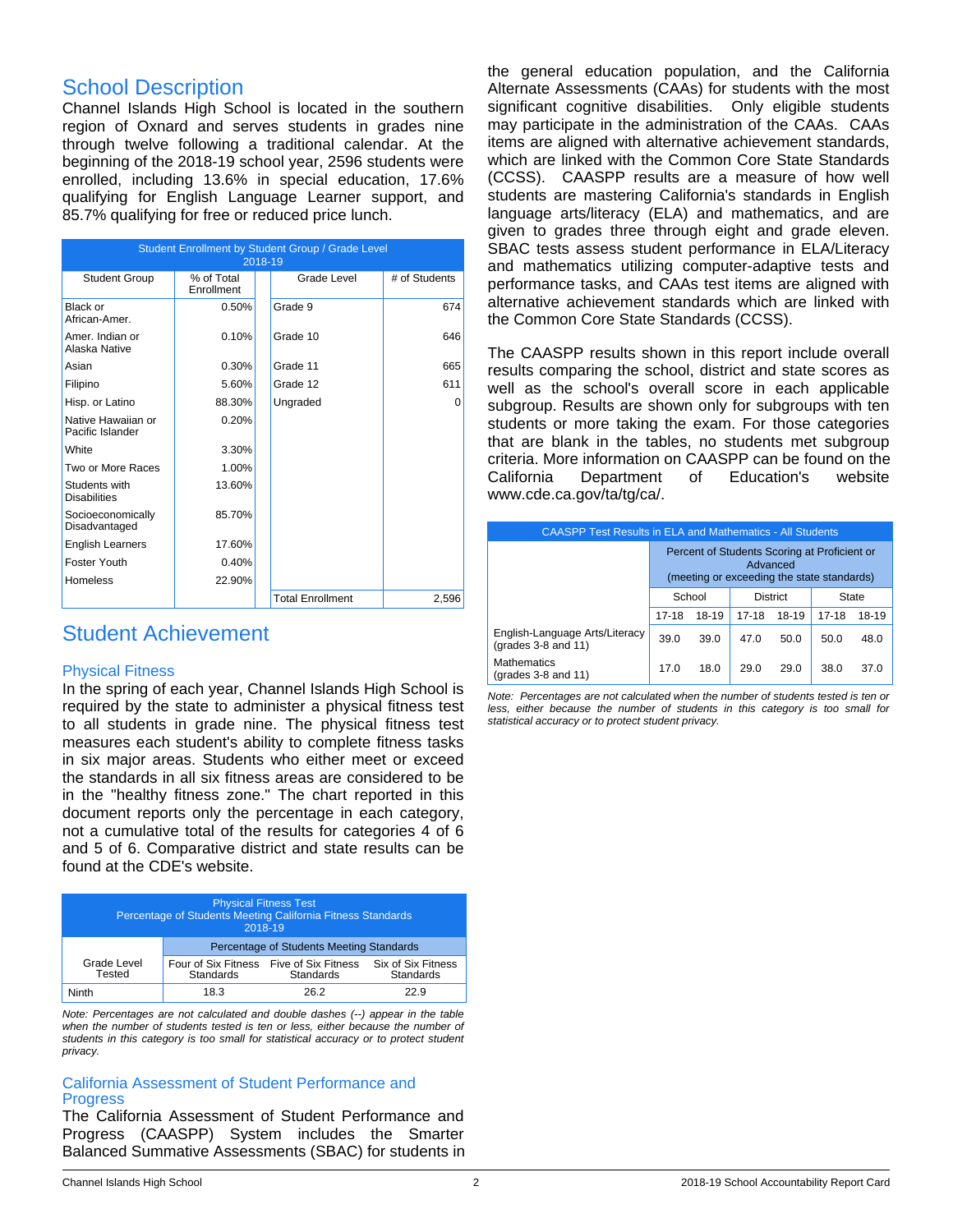|                                                   | CAASPP Test Results in ELA by Student Group (2018-19) |          |          |                        |                                                                  |
|---------------------------------------------------|-------------------------------------------------------|----------|----------|------------------------|------------------------------------------------------------------|
| <b>Student Groups</b>                             | Total<br>Enrollment                                   | # Tested | % Tested | % Not<br><b>Tested</b> | % Meeting<br>or<br>Exceeding<br><b>State</b><br><b>Standards</b> |
| <b>All Students</b>                               | 606                                                   | 586      | 96.70    | 3.30                   | 39.32                                                            |
| Male                                              | 331                                                   | 316      | 95.47    | 4.53                   | 33.86                                                            |
| Female                                            | 275                                                   | 270      | 98.18    | 1.82                   | 45.72                                                            |
| Black or<br>African-Amer.                         |                                                       | --       |          | --                     |                                                                  |
| Amer, Indian or<br>Alaska Native                  | --                                                    | --       |          | --                     | --                                                               |
| Asian                                             | $\overline{a}$                                        | $-$      |          | --                     | $-1$                                                             |
| Filipino                                          | 47                                                    | 47       | 100.00   | 0.00                   | 59.57                                                            |
| Hisp. or Latino                                   | 525                                                   | 506      | 96.38    | 3.62                   | 36.44                                                            |
| Native Hawaiian or<br>Pacific Islander            | --                                                    |          |          |                        |                                                                  |
| White                                             | 20                                                    | 19       | 95.00    | 5.00                   | 52.63                                                            |
| Two or More Races                                 | --                                                    | $-$      | --       | --                     | --                                                               |
| <b>English Learners</b>                           | 224                                                   | 210      | 93.75    | 6.25                   | 22.38                                                            |
| Socioeconomically<br>Disadvantaged                | 520                                                   | 503      | 96.73    | 3.27                   | 38.25                                                            |
| Students with<br><b>Disabilities</b>              | 65                                                    | 61       | 93.85    | 6.15                   | 1.64                                                             |
| <b>Students Receiving</b><br>Migrant Ed. Services | 17                                                    | 17       | 100.00   | 0.00                   | 47.06                                                            |
| Foster Youth                                      | --                                                    | $-$      | --       | --                     | --                                                               |
| <b>Homeless</b>                                   | 160                                                   | 155      | 96.88    | 3.12                   | 35.48                                                            |

| <b>CAASPP Test Results in Mathematics by Student Group (2018-19)</b> |                     |                          |          |                        |                                                                  |
|----------------------------------------------------------------------|---------------------|--------------------------|----------|------------------------|------------------------------------------------------------------|
| <b>Student Groups</b>                                                | Total<br>Enrollment | # Tested                 | % Tested | % Not<br><b>Tested</b> | % Meeting<br>or<br>Exceeding<br><b>State</b><br><b>Standards</b> |
| <b>All Students</b>                                                  | 604                 | 583                      | 96.52    | 3.48                   | 18.01                                                            |
| Male                                                                 | 329                 | 314                      | 95.44    | 4.56                   | 18.15                                                            |
| Female                                                               | 275                 | 269                      | 97.82    | 2.18                   | 17.84                                                            |
| Black or<br>African-Amer.                                            | --                  | --                       |          |                        |                                                                  |
| Amer. Indian or<br>Alaska Native                                     | --                  | --                       | --       | --                     | --                                                               |
| Asian                                                                | --                  | $\overline{\phantom{a}}$ |          | --                     | $-1$                                                             |
| Filipino                                                             | 47                  | 47                       | 100.00   | 0.00                   | 36.17                                                            |
| Hisp. or Latino                                                      | 524                 | 504                      | 96.18    | 3.82                   | 15.48                                                            |
| Native Hawaiian or<br>Pacific Islander                               | --                  | --                       |          |                        |                                                                  |
| White                                                                | 19                  | 19                       | 100.00   | 0.00                   | 21.05                                                            |
| Two or More Races                                                    | $\overline{a}$      | --                       |          |                        | --                                                               |
| <b>English Learners</b>                                              | 223                 | 210                      | 94.17    | 5.83                   | 6.67                                                             |
| Socioeconomically<br>Disadvantaged                                   | 518                 | 500                      | 96.53    | 3.47                   | 17.40                                                            |
| Students with<br><b>Disabilities</b>                                 | 65                  | 61                       | 93.85    | 6.15                   | 0.00                                                             |
| <b>Students Receiving</b><br>Migrant Ed. Services                    | 17                  | 17                       | 100.00   | 0.00                   | 29.41                                                            |
| <b>Foster Youth</b>                                                  | $-$                 | --                       |          |                        | --                                                               |
| Homeless                                                             | 158                 | 153                      | 96.84    | 3.16                   | 17.65                                                            |

*Note: ELA/Mathematics test results include the Smarter Balanced Summative Assessment and the CAA. The "Percent Met or Exceeded" is calculated by taking the total number of students who met or exceeded the standard on the Smarter Balanced Summative Assessment plus the total number of students who met the standard (i.e., achieved Level 3 – Alternate) on the CAAs divided by the total number of students who participated in both assessments.*

*Note: Double dashes (--) appear in the table when the number of students is ten or less, either because the number of students in this category is too small for statistical accuracy or to protect student privacy.*

*Note: The number of students tested includes all students who participated in the test whether they received a score or not; however, the number of students tested* *is not the number that was used to calculate the achievement level percentages. The achievement level percentages are calculated using only students who received scores.*

| <b>CAASPP Test Results in Science for All Students</b> |                                                                                                     |       |                |       |       |       |
|--------------------------------------------------------|-----------------------------------------------------------------------------------------------------|-------|----------------|-------|-------|-------|
|                                                        | Percent of Students Scoring at Proficient or Advanced<br>(meeting or exceeding the state standards) |       |                |       |       |       |
|                                                        | School<br><b>District</b>                                                                           |       |                | State |       |       |
|                                                        | $17-18$                                                                                             | 18-19 | 18-19<br>17-18 |       | 17-18 | 18-19 |
| Science<br>$\left($ grades 5, 8,<br>and $10$ )         | N/A                                                                                                 | N/A   | N/A            | N/A   | N/A   | N/A   |

*Note: Cells with N/A values do not require data.*

*Note: This is a placeholder for the California Science Test (CAST) which was administered operationally during the 2018-19 school year. However, these data are not available for including in the 2018-19 SARC posting due February 1, 2020. These data will be included in the SARC 2019-20 posting due February 1, 2021.*

# Local Control Accountability Plan (LCAP)

As part of the new Local Control Funding Formula, school districts are required to develop, adopt, and annually update a three-year Local Control and Accountability Plan (LCAP). The following components of this SARC address some of the priorities identified in the District's LCAP:

Conditions of Learning (Basic Services) – State Priority 1: Degree to which teachers are appropriately assigned and fully credentialed in the subject areas and for the pupils<br>they are teaching; pupils have access to they are teaching; pupils have access to standards-aligned Instructional materials and school facilities are maintained in good repair. Covered in *Teacher Assignment*, including the Teacher Credentials & Misassignments chart; *Instructional Materials*, including the Textbooks chart; and *School Facilities & Maintenance*, including the Campus Description and School Facility Good Repair Status charts.

Conditions of Learning (Implementation of State Standards) – State Priority  $2$ : academic content and performance standards adopted by the state board for all pupils. Not covered in the School Accountability Report Card.

Parental Involvement – State Priority 3: Efforts to seek parent input in decision making, promotion of parent participation in programs for unduplicated pupils and special need subgroups. Covered in *Parent Involvement.*

Pupil Achievement – State Priority 4: Performance on standardized tests, score on Academic Performance Index, share of pupils that are college and career ready, share of English learners that become English proficient, English learner reclassification rate, share of pupils that pass Advanced Placement exams with a 3 or higher, and share of pupils determined prepared for college by the Early Assessment Program. Covered in California Early Assessment Program. *Assessment of Student Performance and Progress*, including the CAASPP charts.

Engagement (Pupil Engagement) – State Priority 5: School attendance rates, chronic absenteeism rates, middle school dropout rates, high school dropout rates, and high school graduation rates. Covered in *Dropout &*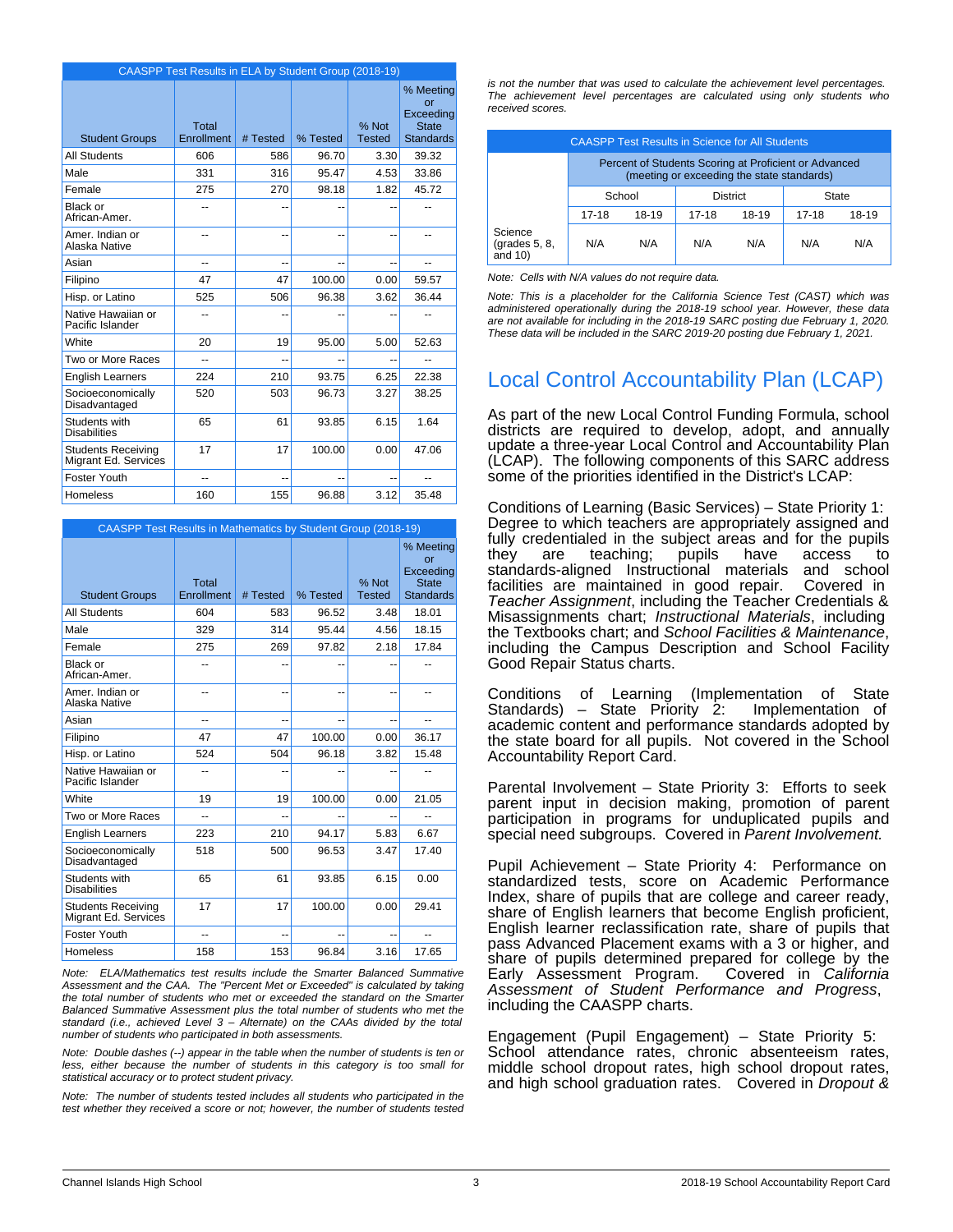*Graduation Rates*, including the Dropout chart; and *Graduation Requirements*, including the Graduation Rate chart for high schools only.

School Climate – State Priority 6: Pupil suspension rates, pupil expulsion rates, other local measures including surveys of pupils, and parents and teachers on the sense of safety and school connectedness. Covered in *Discipline & Climate for Learning*, including Suspension & Expulsion chart; and *School Site Safety Plan.*

Conditions of Learning (Course Access) – State Priority 7: Pupil enrollment in a broad course of study that includes<br>all of the subject areas. Not covered in the School Not covered in the School Accountability Report Card.

Other Pupil Outcomes – State Priority 8: Pupil outcomes in the subject areas. Covered in *Physical Fitness*, including the Physical Fitness Test chart.

## Parent Involvement

Parents are encouraged to get involved in their child's learning environment either by volunteering in the classroom, participating in a decision-making group, or simply attending school events.

Parents stay informed on upcoming events and school activities through automated telephone messages, the school marquee, the school website, parent meetings, parent letters, summer mailer, teacher's communication and progress reporting, parent workshops, Parent Square, and through the PFSO. Contact the school office at (805) 385-2756 for more information on how to become involved in your child's learning environment.

### **Opportunities to Volunteer**

**Athletics** Career Academies Career Center Guest Speakers Parent Faculty Student Organization

### **Committees**

Band Boosters Booster Clubs English Learner Advisory Committee (ELAC) Migrant Parent Association Parent Faculty Student Organization (PFSO) School Site Council Squad Boosters

### **School Activities**

Academic Awards Athletic Events Back to School Night and Open House College & Career Nights Evening Parent Meeting Migrant Parent Institute Principal's Award Regional Migrant Parent Conference Evening Parent Workshops & Meetings (Parent Project) Cultural Community Events Renaissance Senior Awards

## School Facilities & Maintenance

The district takes great efforts to ensure that all schools are clean, safe, and functional through proper facilities maintenance and campus supervision. Channel Islands High School's original facilities were built in 1966; ongoing maintenance and campus improvements ensure facilities remain up to date and provide adequate space for students and staff. District maintenance and site custodial staff ensure that the repairs necessary to keep the school in good condition are completed in a timely manner. A work order process is used by school and district staff to communicate non-routine maintenance requests. Emergency repairs are given the highest priority. In the last 12 months, the following improvements have been completed:

- Upgrades to lighting
- Installation of security cameras
- Increase in campus supervisors

2019-20 Campus Improvements in Progress:

- Installation of a new bell system
- Measure A Projects: Renovation to fields; new HVAC systems; renovations to the front of the school
- Focus on enhancing the campus' safety features in case of an active assailant

Every morning before school begins, the grounds crew inspects facilities for safety hazards or other conditions that need attention prior to students and staff entering school grounds. One part-time day custodian and six evening custodians are assigned to Channel Islands High School. The day custodian is responsible for:

- Restroom cleaning
- Trash removal

Restrooms are checked throughout the day for cleanliness and subsequently cleaned as needed. The evening custodians are responsible for:

- Classroom cleaning
- Cafeteria cleanup
- Common use area cleaning
- Office area cleaning
- Restroom cleaning

The principal communicates with custodial staff daily concerning maintenance and school safety issues.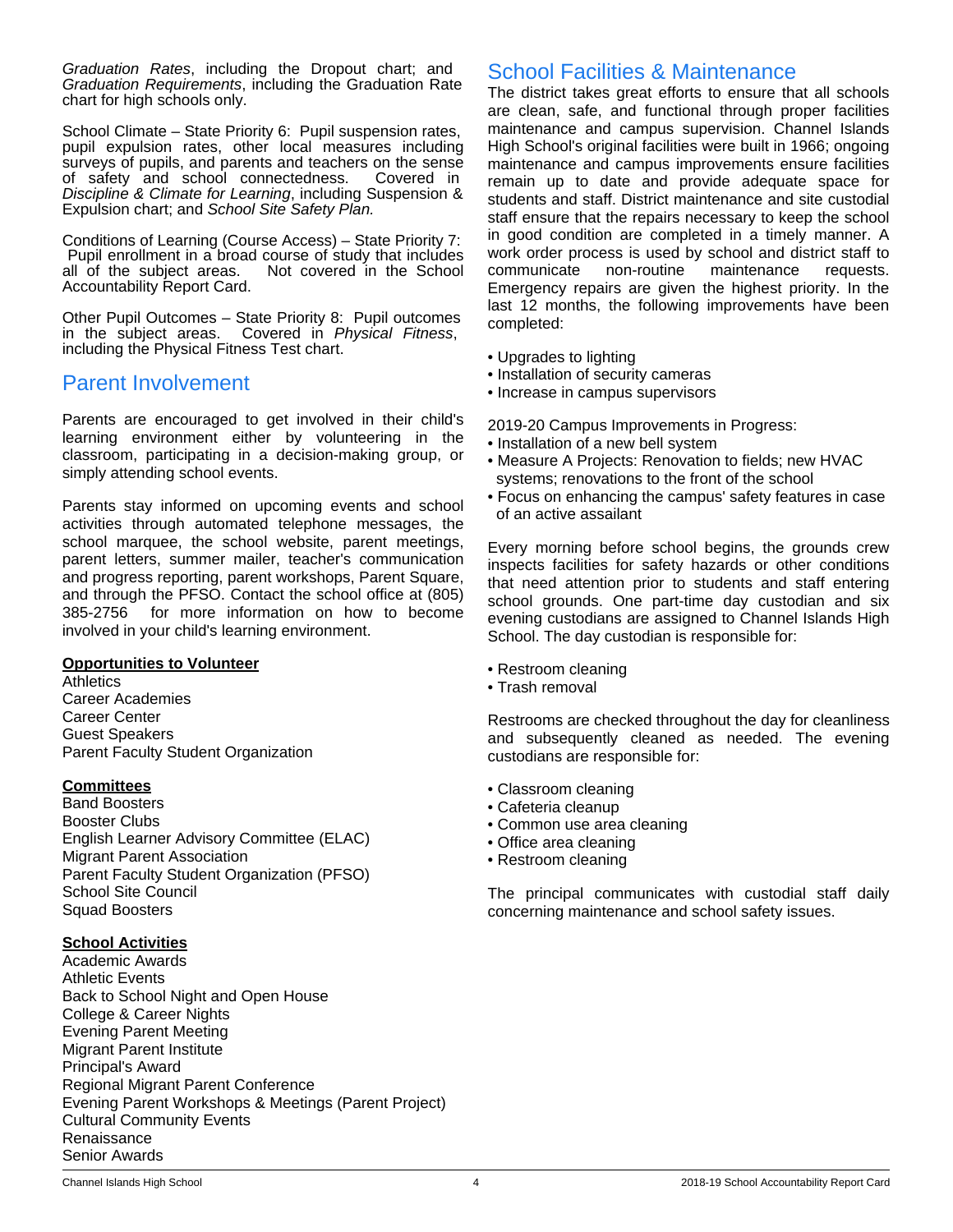| <b>Campus Description</b>   |          |
|-----------------------------|----------|
| Year Built                  | 1966     |
| Acreage                     | 35       |
| Square Footage              | 196738   |
|                             | Quantity |
| <b>Permanent Classrooms</b> | 72       |
| Portable Classrooms         | 19       |
| Restrooms (sets)            | 3        |
| Cafeteria                   | 1        |
| <b>Field House</b>          | 1        |
| Gymnasium                   | 1        |
| Library                     | 1        |
| Locker Rooms                | 1 set    |
| Math Labs                   | 4        |
| Science Labs                | 13       |

#### Facilities Inspection

The district's maintenance department inspects Channel Islands High School on an annual basis in accordance with Education Code §17592.72(c)(1). Channel Islands High School uses a school site inspection survey to identify unsafe or hazardous conditions and facility improvement needs. The most recent school inspection took place between Saturday, June 8, 2019 and Friday, June 28, 2019. Deficiencies noted in the school inspection survey were corrected immediately by the district's maintenance department. During fiscal year 2018-19, all restrooms were fully functional and available for student use at the time of the inspection.

| <b>School Facility Good Repair Status</b><br>Most Recent Inspection: Friday, June 28, 2019 |      |                      |      |  |  |
|--------------------------------------------------------------------------------------------|------|----------------------|------|--|--|
| Item Inspected                                                                             |      | <b>Repair Status</b> |      |  |  |
|                                                                                            | Good | Fair                 | Poor |  |  |
| A. Systems                                                                                 |      |                      |      |  |  |
| <b>B.</b> Interior                                                                         |      |                      |      |  |  |
| C. Cleanliness                                                                             |      |                      |      |  |  |
| D. Electrical                                                                              |      |                      |      |  |  |
| E. Restrooms / Fountains                                                                   |      |                      |      |  |  |
| F. Safety                                                                                  |      |                      |      |  |  |
| G. Structural                                                                              |      |                      |      |  |  |
| H. External                                                                                |      |                      |      |  |  |

|                       | Repair Needed and Action Taken or Planned                                                                                                                                                                                                                                                                                                                                                                                      |
|-----------------------|--------------------------------------------------------------------------------------------------------------------------------------------------------------------------------------------------------------------------------------------------------------------------------------------------------------------------------------------------------------------------------------------------------------------------------|
| <b>Section Number</b> | Comment                                                                                                                                                                                                                                                                                                                                                                                                                        |
| (A)                   | Classrooms 16 & 29 & Bldg "P" Student Dining Space 1 -<br>Replace/repair broken air vent cover                                                                                                                                                                                                                                                                                                                                 |
| (B)                   | Bldg A/Library Women's RR Space 1; Library Mens RR<br>Space 2; Storage Rm in Classroom 33 Space 20 -<br>Inspect/repair hole in wall                                                                                                                                                                                                                                                                                            |
|                       | Faculty Lounge Space 7; Classroom Space 12; Main Library<br>Space 15; Main Locker Storage Space 8; Computer Room<br>Storage 2 & 3 & 16; Classroom 95 Storage Space 13 & 11 &<br>9 & 6; Portable Classroom P-3; Bldg "O" Portable P-6;<br>Portable P-7; Portable P-9; Office Space 5; Training Room<br>Space 6; Portable Phy/Classroom Space SL-1; Bldg "Y"<br>Classroom Portable P-5 - Inspect/replace damaged ceiling<br>tile |
|                       | Mech Rm Space 13; Classroom 54; Custodial Closet Space<br>24 - Inspect/repair baseboard                                                                                                                                                                                                                                                                                                                                        |
|                       | Classrooms 11, 21, 24, 25; Outside Entry Storage Space 5 -<br>Inspect/may require repainting                                                                                                                                                                                                                                                                                                                                   |

Classrooms 12, 14, 15, 21, 42, 58; Custodial Breakroom Space 8; Drama Classroom Storage/Office Space 91 & 8 & 10; ASB Space 92; Girls Team Rm Space 14; Classroom 93-C; Classroom 98; Bldg "N" Activity Rm Space AR-1; Staff Ser. Area Space 4; Faculty Dining Space 7; Gym Equip. Storage Space 3; Custodian Closet Space 3 - Inspection/repair walls

Classrooms 20, 28, 45, 47, 49, 50; Workroom between 60 & 61 Space 1 & 2; Drama Classroom Storage/Office Space 91 & 8 & 10; Bldg "J" Band Rm Space 2; Band Rm Storage Space 11; Music Rm Space 1; Music Rm Storage 3 & 4 & 7 & 9; Music Rm Hallways Space 6 & 15; Weight Rm Space AR-2 - Inspect/replace missing ceiling tile

Classroom 46 - Inspection/replace missing cabinet door

Classroom 48 - Inspect/replace missing baseboard

Classroom 64 - Replace missing cabinet drawer

Classroom 97 - Repair crack in walls

Computer Rm Classroom ML-1; Computer Room Classroom ML-3; Portable Classroom ML-4; Portable Classroom T-1; Bldg "M" Portable Classroom 68; Portable Classroom 67; Portable P-8 - Reattach/replace wallpaper to wall

Portable Classroom P-2; Portable P-9; Portable P-10 - Inspection/replace damaged floor tile

- (C) Hallwall Workroom Space 3; Workroom between 60 & 61 Space 1 & 2; ASB Office Space 9; Girls Team Rm Space 14; Team Rm Storage Space 2; Main Locker Office/Storage Space 4 & 5; Band Rm Storage Space 12; Band Rm Storage Space 13; Band Rm Office Space 21; Band Rm Office Space 22; Weight Rm Storage Space AR-2; Outside Entry Storage Space 5 - Need housekeeping
- (D) Classroom Space 8; Office Space 11; Hallway Space 19; Classrooms 16, 32, 46; Bldg "D" Classroom Portable P-11 Check overhead light fixtures (possible ballast problems)

Main Library Space 15; Bldg "B-1" Lower Classroom 5; Classrooms 11, 17, 25, 30, 31, 38, 39, 40, 51, 53; Workroom between Rm 36 & Rm 37 Space 2 & 3; Lab between Rm 37 & 38 Space 6 & 7; Hallwall Workroom Space 3; ASB Office Space 9; Band Rm Storage Space 11; Office Area Space 27; Attendance Office Space 22; Weight Rm Space AR-2; Weight Rm Storage Space AR-2; Portable Phy/Classroom Space SL-1; Bldg "Y" Classroom Portable P-5 - Replace damaged/missing light cover

Bldg "B-2" Upper Classroom 19 - Inspection/secure exposed wiring rear of classroom

Classroom 26 - Inspection/secure (wiring hanging from ceiling)

Classroom 31 - Inspection/secure (wiring hanging on wall)

Classrooms 35, 48; Classroom Portable P-12; Old Media Rm Space 8; Counselor Office Space 17 - Replace damaged/missing outlet cover

Classroom 62 - Replace resecure outlet cover

Classroom 65; Bldg "I" Computer Rm Classroom ML-2 - Replace missing network outlet cover

Student Center Space 90; ASB Space 92 - Secure power plug hanging out of the power box

ASB Storage Space 12 & 13 - Replace damaged/missing light cover and reinstall missing breaker panel cover

Classroom 94 - Replace damaged/missing wire cover

Classroom 97 - Inspection/replace broken power outlet

Portable Classroom P-1 - Resecure hanging plug outlet out of wall

(E) Main Locker Student Shower - Repair leaking shower heads

Gym Storage Space 12 - Inspection/repair clogged sink

(H) Classrooms 8, 15, 17, 23, 96 Lab-Storage between 43 & 44 Space 10 & 9; Hallwall Workroom Space 3; Old Media Rm Space 8; Portable Classroom 67; Old Media Room Space 8 - Adjust door alignment (door will not close properly)

> Bldg "C-2" Upper Classroom 43; Classroom 43; Bldg "Q" Main Gym Floor Space 1 - Replace/repair broken door lock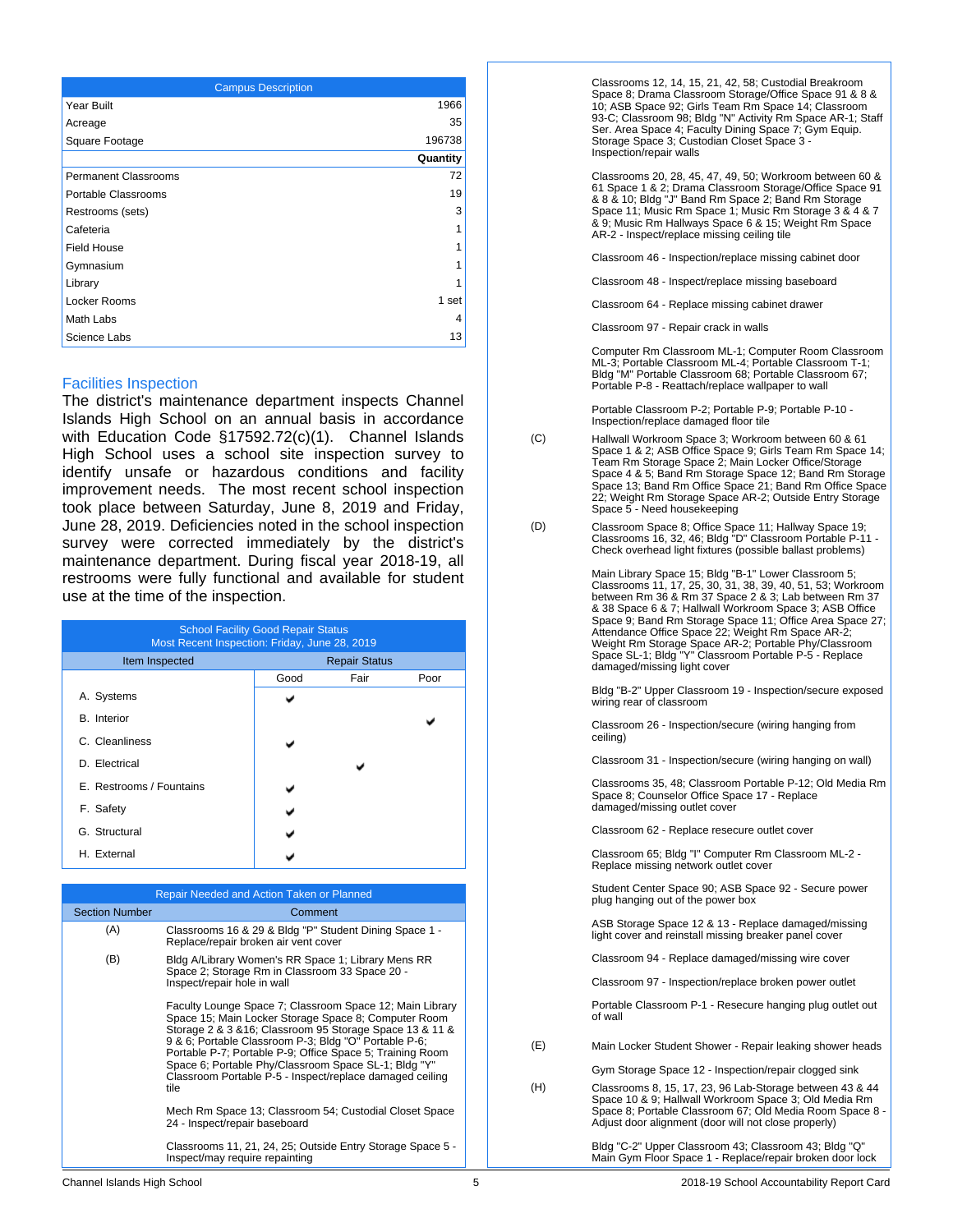

| Overall Summary of School Facility Good Repair Status |  |  |  |  |  |
|-------------------------------------------------------|--|--|--|--|--|
| Exemplary<br>Good<br>Fair<br>Poor                     |  |  |  |  |  |
|                                                       |  |  |  |  |  |
|                                                       |  |  |  |  |  |

*Rating Description*

*Good: The school is maintained in good repair with a number of non-critical deficiencies noted. These deficiencies are isolated, and/or result from minor wear and tear, and/or are in the process of being mitigated.*

### Campus Supervision

School administration and teaching staff place a high priority on providing adequate adult supervision on campus before, during, and after school. As students arrive on campus each morning, administrators and campus supervisors patrol the campus, entrance areas, and designated common areas. Administrators, teachers, campus supervisors, and resource officers monitor lunch time activity in the cafeteria and common student activity areas. At the end of the day when students are dismissed, administrators, campus supervisors, and resource officers monitor student behavior and ensure students either leave campus or travel to after-school activities in a safe and orderly manner.

Channel Islands High School is a closed campus. During school hours, all visitors must sign in at the school's office and wear identification badges while on school grounds.

### School Site Safety Plan

The Comprehensive School Site Safety Plan was developed for Channel Islands High School in collaboration with local agencies and the district office to fulfill Senate Bill 187 requirements. Components of this plan include child abuse reporting procedures, teacher notification of dangerous pupil procedures, disaster response procedures, procedures for safe arrival and departure from school, sexual harassment policy, and dress code policy. The school's most recent school safety plan was reviewed, updated, and discussed with school staff in October 2019.

## Classroom Environment

### Discipline & Climate for Learning

Channel Island High School's discipline policies are based upon Positive Behavioral Interventions and Supports (PBIS) and a Multi-Tiered System of Supports approach to social, emotional and behavioral support. This school-wide positive behavior management plan is used as a guide to develop school rules, develop behavior management programs, promote responsibility, promote respect, and minimize classroom disruptions. disciplinary intervention is managed by school administrators in a fair, firm, and consistent manner based upon the nature of each situation.

| <b>Suspensions &amp; Expulsions</b> |           |                 |       |  |  |
|-------------------------------------|-----------|-----------------|-------|--|--|
|                                     | $16 - 17$ | $17 - 18$       | 18-19 |  |  |
|                                     |           | School          |       |  |  |
| % Students Suspended                | 8.1       | 5.8             | 6.5   |  |  |
| % Students Expelled                 | 0.2       | 0.1             | 0.5   |  |  |
|                                     |           | <b>District</b> |       |  |  |
| % Students Suspended                | 6.3       | 5.2             | 6.2   |  |  |
| % Students Expelled                 | 0.2       | 0.1             | 0.3   |  |  |
|                                     |           | <b>State</b>    |       |  |  |
| % Students Suspended                | 3.6       | 3.5             | 3.5   |  |  |
| % Students Expelled                 | 0.1       | 0.1             | 0.1   |  |  |

### Class Size

The Teaching Load Distribution table in this report illustrates the distribution of class sizes by subject area, the average class size, and the number of classes that contain 1-22 students, 23-32 students, and 33 or more students. Calculations exclude classrooms of 50 or more students.

| Average Class Size and Class Size Distribution |               |                |                          |       |  |
|------------------------------------------------|---------------|----------------|--------------------------|-------|--|
|                                                |               |                | 2016-17                  |       |  |
|                                                | Avg.<br>Class |                | <b>Number of Classes</b> |       |  |
| <b>Subject</b>                                 | <b>Size</b>   | $1 - 22$       | 23-32                    | $33+$ |  |
| English                                        | 31.0          | 15             | 30                       | 49    |  |
| <b>Mathematics</b>                             | 32.0          | 7              | 20                       | 46    |  |
| Science                                        | 31.0          | 8              | 17                       | 44    |  |
| Social Science                                 | 32.0          | $\overline{7}$ | 23                       | 40    |  |
|                                                |               |                | 2017-18                  |       |  |
|                                                | Avg.<br>Class |                | <b>Number of Classes</b> |       |  |
| <b>Subject</b>                                 | <b>Size</b>   | $1 - 22$       | 23-32                    | $33+$ |  |
| English                                        | 31.0          | 18             | 14                       | 63    |  |
| <b>Mathematics</b>                             | 31.0          | 8              | 19                       | 51    |  |
| Science                                        | 29.0          | 12             | 22                       | 42    |  |
| Social Science                                 | 32.0          | 7              | 16                       | 48    |  |
|                                                |               |                | 2018-19                  |       |  |
|                                                | Avg.<br>Class |                | <b>Number of Classes</b> |       |  |
| <b>Subject</b>                                 | <b>Size</b>   | $1 - 22$       | 23-32                    | $33+$ |  |
| English                                        | 30.0          | 15             | 31                       | 54    |  |
| <b>Mathematics</b>                             | 30.0          | 12             | 22                       | 48    |  |
| Science                                        | 29.0          | 15             | 16                       | 44    |  |
| Social Science                                 | 30.0          | 12             | 15                       | 49    |  |

*\*Number of classes indicates how many classrooms fall into each size category (a range of total students per classroom). At the secondary level, this information is reported by subject area rather than grade level.*

### Dropout & Graduation Rates

Channel Islands High School's teachers and administrative staff practice the early identification of and intervention on behalf of students who exhibit warning signs and/or behavioral traits that may lead to dropping out of school. Intervention strategies used to promote attendance and reduce dropout rates include monitoring test results and performance, counseling, SOAR Program, grade level cohorts, online credit recovery classes offered before and after school, Academic Enrichment Saturday Tutoring (AEST), Raider Response Team 1, Advancement Via Individual Determination (AVID), Positive Behavioral Interventions and Supports (PBIS), and ELL Saturday Program. The Student Intervention Specialist works with community agencies to provide students with counseling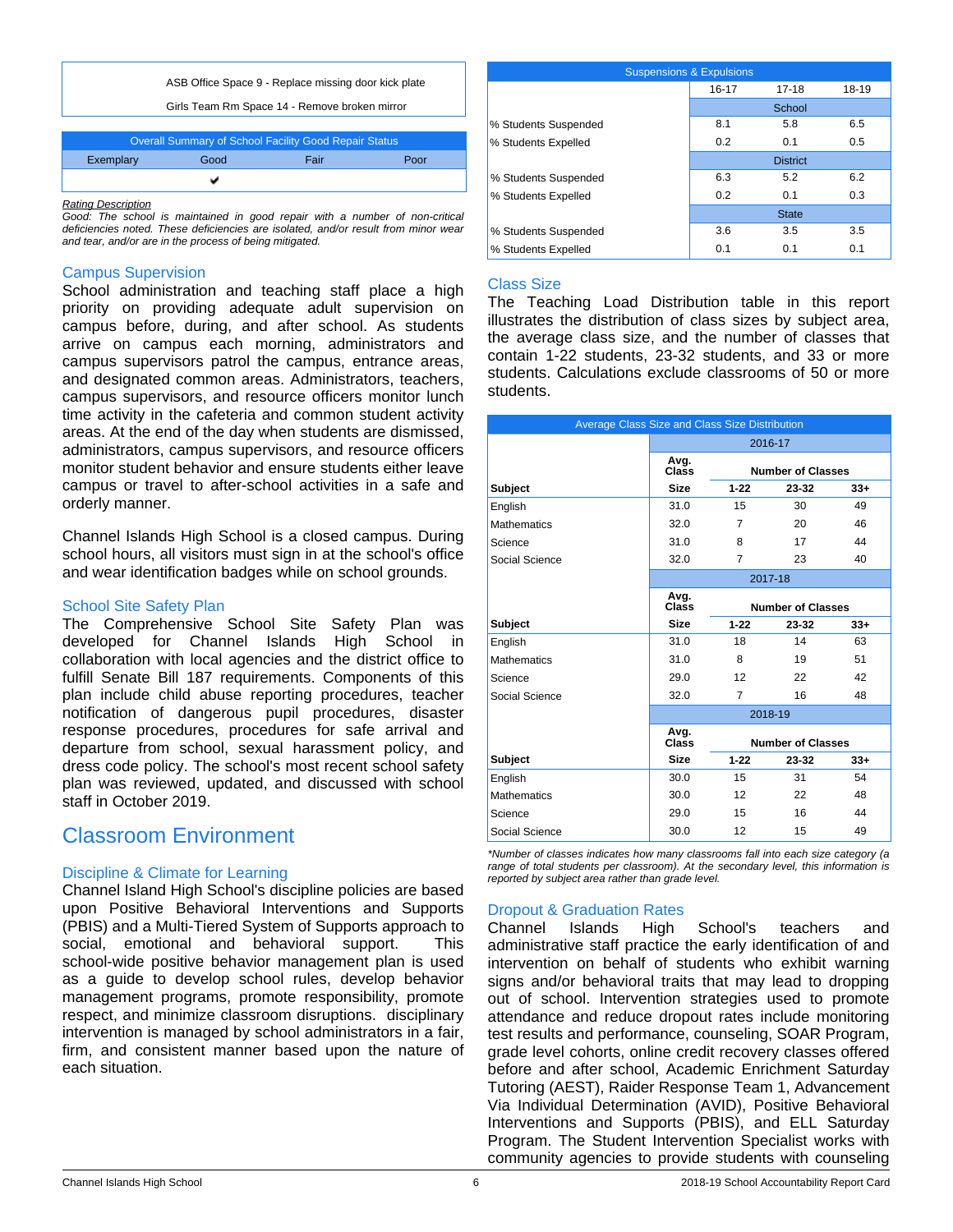services. Understanding that the needs of each student are different, administrators, counselors, and teaching staff continue their efforts to discover successful solutions to help students complete their high school program.

Students must accumulate 230 course credits to receive a high school diploma from Channel Islands High School. Alternative methods of acquiring a diploma are available through the continuation school, community day school, adult school, Condor High School, Condor Options, and credit recovery for those students who have been unsuccessful in a high school environment or have exhausted their opportunities to remain at Channel Islands High School.

In the following Dropout & Graduation Rates table, 2017-18 data is the most current information available, since state certification/release dates for dropout data occur too late for inclusion in this report. Detailed information about dropout rates and graduation rates can be found on the DataQuest Web page at http://dq.cde.ca.gov/dataquest/.

| Dropout & Graduation Rates (Four-Year Cohort Rate) |                         |              |       |  |
|----------------------------------------------------|-------------------------|--------------|-------|--|
|                                                    | School                  |              |       |  |
|                                                    | $15 - 16$               | $16 - 17$    | 17-18 |  |
| Dropout Rate                                       | 4.1%                    | 7.0%         | 6.2%  |  |
| <b>Graduation Rate</b>                             | 93.1%<br>88.9%<br>89.0% |              |       |  |
|                                                    | <b>District</b>         |              |       |  |
|                                                    | 15-16                   | 16-17        | 17-18 |  |
| Dropout Rate                                       | 8.3%                    | 7.1%         | 7.1%  |  |
| <b>Graduation Rate</b>                             | 83.7%                   | 85.6%        | 84.9% |  |
|                                                    |                         | <b>State</b> |       |  |
|                                                    | 15-16                   | 16-17        | 17-18 |  |
| Dropout Rate                                       | $9.7\%$                 | 9.1%         | 9.6%  |  |
| <b>Graduation Rate</b>                             | 83.8%                   | 82.7%        | 83.0% |  |

*For the formula to calculate the 2017-18 and 2018-19 adjusted cohort graduation rate, see the 2018-19 Data Element Definitions document located on the SARC web page at https://www.cde.ca.gov/ta/ac/sa/*

# Curriculum & Instruction

### Staff Development

All training and curriculum development activities at Channel Islands High School revolve around the California State Content Standards and Frameworks. During the 2018-19 school year, Channel Islands High School held staff development training devoted to:

- Positive Behavioral Interventions & Supports (PBIS)
- Student Engagement
- Professional Learning Communities (PLCs)
- Next Generation Science Standards (NGSS)
- Question Formulation Technique (QFT)
- Educational Technology Training (1:1 distribution, implementation and pedagogy)
- LCAP Funds to Support CSR for ELD & 9th Grade **Mathematics**
- Technology Training
- SPED Co-Teaching Teams
- ELRT

Decisions concerning selection of staff development activities are performed by all staff using tools such as teacher input, state assessment results, and data analysis to determine the areas in which additional teacher training may enhance classroom instruction and increase student achievement levels. Channel Islands High School supports ongoing professional growth throughout the year on weekly early release days. Teachers met in both grade level and department level teams to conduct data analysis to identify areas of need. Teaching staff are provided the opportunity to participate in district-sponsored staff development workshops or training session as 1) a supplement to site-based staff development, 2) for reinforcement of or follow-up on previous training, or 3) follow-up training for newly implemented programs/curricula.

During the 2017-18, 2018-19 and 2019-20 school years, Channel Islands High School's teachers had the opportunity to attend the following events hosted by the Oxnard Union High School District:

2017-18 Training:

- Next Generation Science Standards (NGSS)
- English Language Arts
- English Language Development/World Language
- Mathematics
- Social Science
- Career Technical Education

2018-19 Training:

- Next Generation Science Standards (NGSS)
- English Language Arts (ELA)
- Mathematics
- Social Science
- iLit Training

2019-20 Training:

- Multi-Tiered System of Supports (MTSS)
- iLit Reading Intervention
- SkillsUSA Training for Career Pathways
- Edge Training for ESL Students
- Curriculum Design for Dual Language Immersion
- Textbook Pilot Training for Science and ELA
- Math Leadership Network
- Digital Broadcast
- Ethnic Studies Curriculum Development
- Dual Immersion Textbook Pilot Training
- VC Innovates
- AP Spanish Committee Test Development
- Next Generation Science Standards (NGSS)
- Library Learning Day
- AVID Elective Focused Note-Taking
- Data Chats for Common Assessments, Corrective Teaching, and Engagement
- Google Platform Training
- PLC Summer Curriculum Planning, Common Syllabi, Technology Use, Student Engagement
- Positive Behavioral Interventions & Supports (PBIS)

Channel Islands High School offers support to new and veteran teachers through peer coaching and mentoring.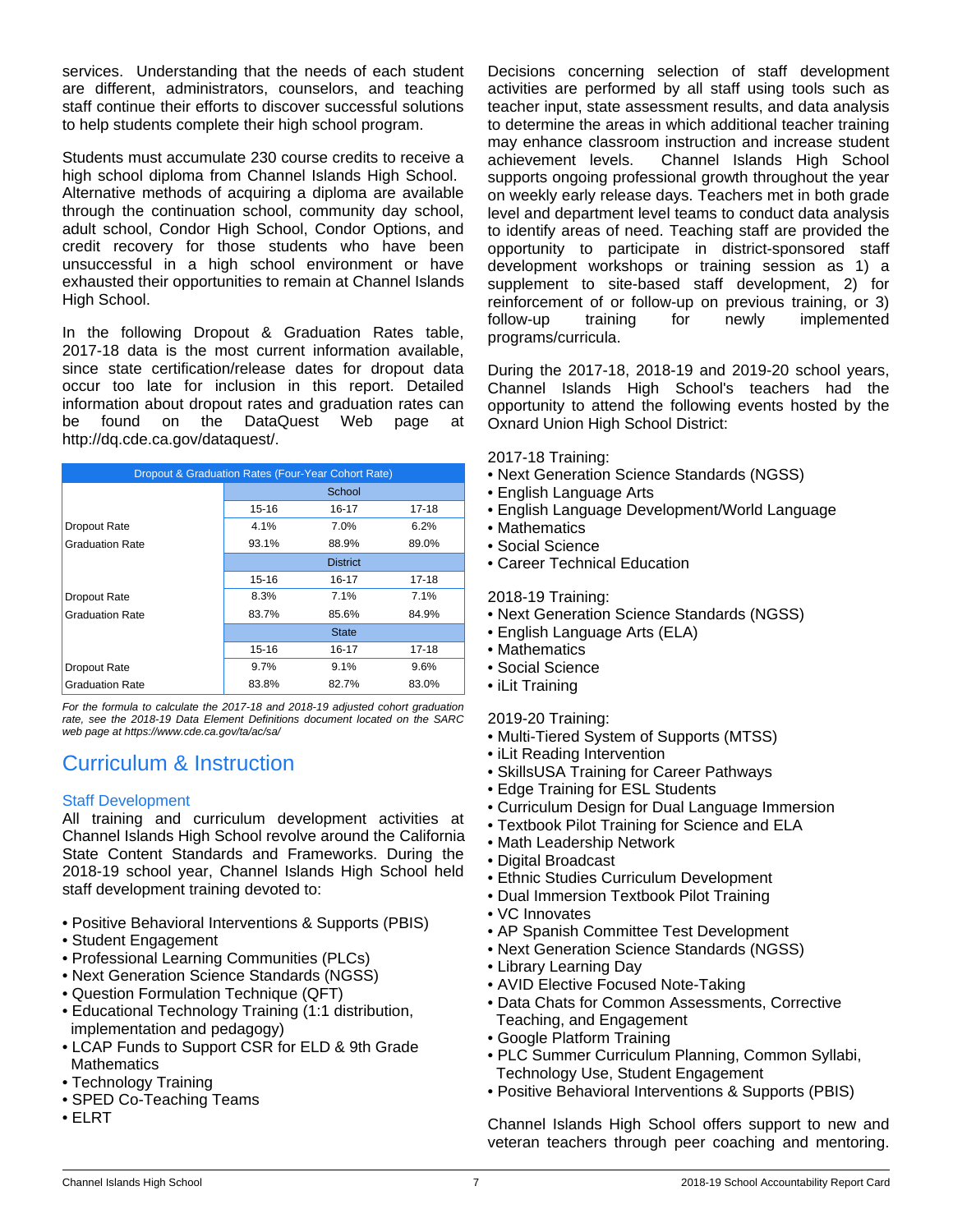Instructional aides are provided targeted training focused on teaching strategies and curriculum content. Substitute teachers are invited to participate in designated staff development activities. All staff are encouraged to attend professional workshops and conferences. Classified support staff receive job-related training from department supervisors and district representatives.

| Number of School Days Dedicated to Staff Development and Continuous<br>Improvement |         |         |  |
|------------------------------------------------------------------------------------|---------|---------|--|
| 2017-18                                                                            | 2018-19 | 2019-20 |  |
|                                                                                    |         |         |  |

#### Instructional Materials

All textbooks used in the core curriculum at Channel Islands High School are aligned to the California Content Standards and Frameworks. Standards-based instructional materials are approved by the district's Board of Trustees. The district follows the State Board of Education's six-year adoption cycle for core content materials and the eight-year cycle for textbook adoptions in foreign language, visual and performing arts, and health.

On Wednesday, September 25, 2019, the Oxnard Union High School District's Board of Trustees held a public hearing to certify the extent to which textbooks and instructional materials have been provided to students. The Board of Trustees adopted Resolution #19-44 which certifies as required by Education Code §60119 (1) that textbooks and instructional materials were provided to all students, including English learners, in the district to the extent that each pupil has a textbook or instructional materials, or both, to use in class and to take home, (2) sufficient textbooks and instructional materials were provided to each student, including English learners, that are aligned to the academic content standards and consistent with the cycles and content of the curriculum frameworks in math, science, history-social science, and English/language arts, (3) sufficient textbooks or instructional materials were provided to each pupil enrolled in foreign language or health classes, and (4) sufficient laboratory science equipment was available for science laboratory classes offered in grades 9-12 inclusive.

In addition to core subject areas, districts are required to disclose in their SARCs the sufficiency of instructional materials used for their visual/performing arts curricula. During the 2019-20 school year, Oxnard Union High School District provided each student, including English learners, enrolled in a visual/performing arts class with a textbook or instructional materials to use in class and to take home. These materials complied with the state's content standards and curriculum frameworks.

| <b>Textbooks</b>             |                                                                                                  |                                           |  |  |
|------------------------------|--------------------------------------------------------------------------------------------------|-------------------------------------------|--|--|
|                              | Adoption Year Publisher & Series                                                                 | <b>Pupils Lacking</b><br><b>Textbooks</b> |  |  |
| <b>English Language Arts</b> |                                                                                                  |                                           |  |  |
| 2008                         | Bedford Fremont and Worth, The Language<br>of Composition: Reading, Writing, Rhetoric<br>Student | $0\%$                                     |  |  |
| 2005                         | McDougal Littell, Language Network                                                               | $0\%$                                     |  |  |

| 2005                          | McDougal Littell, The Language of Literature                                     | $0\%$ |
|-------------------------------|----------------------------------------------------------------------------------|-------|
| 2016                          | Pearson, The Longman Reader                                                      | 0%    |
| 2007                          | Prentice Hall, Timeless Voices, Timeless<br><b>Themes The British Tradition</b>  | $0\%$ |
| 2004                          | W.W. Norton, Norton Anthology - World<br>Masterpieces Volumes 1 & 2              | $0\%$ |
| Foreign Languages             |                                                                                  |       |
| 2007                          | EMC Paradigm, Que Chevere 1, 2, 3                                                | $0\%$ |
| 2007                          | McDougal Littell, Abriendo Puertas: Lenguaje                                     | $0\%$ |
| 2003                          | McDougal Littell, Abriendo Puertas: Tomo I &<br>11                               | 0%    |
| 2007                          | McDougal Littell, Discovering French<br>Nouveau                                  | $0\%$ |
| 2007                          | McDougal Littell, En Espanol                                                     | $0\%$ |
| 2003                          | Prentice Hall, Sendas Literarias 1 & 2                                           | $0\%$ |
| 2015                          | Vista Higher Learning, D'accord (French)                                         | 0%    |
| 2008                          | Vista Higher Learning, Imaginez: le francais<br>sans frontieres (IB)             | $0\%$ |
| Health                        |                                                                                  |       |
| 2007                          | Pearson Prentice Hall, Health                                                    | 0%    |
| <b>History-Social Science</b> |                                                                                  |       |
| 2007                          | Cengage Learning, American Pageant                                               | $0\%$ |
| 2007                          | Cengage Learning, American Pageant, AP<br>Edition                                | 0 %   |
| 2007                          | Glencoe/McGraw-Hill, World Geography and<br>Cultures                             | $0\%$ |
| 2008                          | Houghton Mifflin Harcourt, Psychology -<br><b>Principles in Practice</b>         | $0\%$ |
| 2010                          | Houghton Mifflin Harcourt, Sociology: The<br><b>Study of Relationships</b>       | $0\%$ |
| 2007                          | McDougal Littell, The Americans<br>Reconstruction to the 21st Century            | $0\%$ |
| 2006                          | McGraw Hill, Economics: Principles,<br><b>Problems and Policies</b>              | 0%    |
| 2006                          | Pearson Prentice Hall, Economics: Principles<br>in Action                        | $0\%$ |
| 2006                          | Pearson Prentice Hall, Magruder's American<br>Government                         | $0\%$ |
| 2007                          | Pearson Prentice Hall, World History: The<br>Modern World                        | $0\%$ |
| 2007                          | Prentice Hall-Longman, American<br>Government Continuity & Change (AP<br>Course) | 0 %   |
| 2010                          | Worth Publishers, Myers Psychology Second<br><b>Edition for AP</b>               | $0\%$ |
| Mathematics                   |                                                                                  |       |
| 2007                          | Cengage Learning, College Algebra:<br>Concepts & Models                          | 0%    |
| 2014                          | CPM Educational Program, Core<br>Connections, Course 3                           | $0\%$ |
| 2013                          | CPM Educational Program, Core<br>Connections, Integrated 1                       | 0%    |
| 2015                          | CPM Educational Program, Core<br>Connections, Integrated 2                       | $0\%$ |
| 2016                          | CPM Educational Program, Core<br>Connections, Integrated 3                       | 0%    |
| 2006                          | Glencoe/McGraw-Hill, Mathematics with<br><b>Business Applications</b>            | $0\%$ |
| 2002                          | Holt McDougal, Economics                                                         | $0\%$ |
| 2005                          | Houghton Mifflin, Calculus of a Single<br>Variable                               | $0\%$ |
| 2006                          | Houghton Mifflin, PreCalculus with Limits, A<br>Graphing Approach                | $0\%$ |
| 2017                          | Houghton Mifflin Harcourt, Big Ideas Math,<br>Course 1                           | $0\%$ |
| 2017                          | Houghton Mifflin Harcourt, Big Ideas Math,<br>Course 2                           | $0\%$ |
| 2017                          | Houghton Mifflin Harcourt, Big Ideas,<br>Integrated Math 1, 2 & 3                | $0\%$ |
| 2007                          | Prentice Hall, Elementary Statistics                                             | 0 %   |
| 2007                          | W. H. Freeman, The Practice of Statistics                                        | 0%    |
| Science                       |                                                                                  |       |
| 2007                          | Addison Wesley, Conceptual Physics                                               | 0 %   |
| 2007                          | AGS, Biology - Cycles of Life                                                    | 0%    |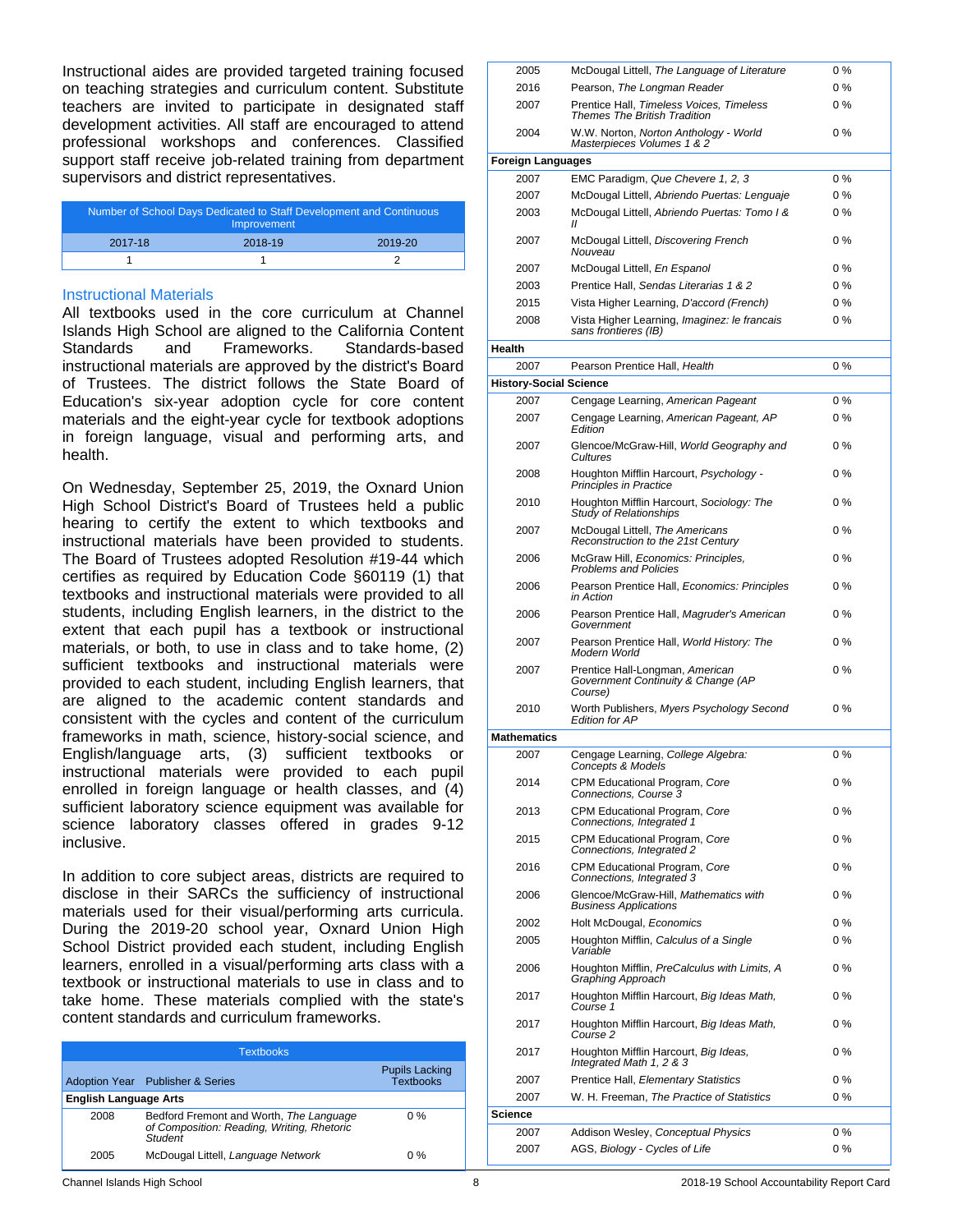| 2007 | Brooks/Cole, General Chemistry                                         | $0\%$ |
|------|------------------------------------------------------------------------|-------|
| 2014 | Cengage Learning, Chemistry (Zumdahl)                                  | $0\%$ |
| 2012 | Cengage Learning, Living in the Environment                            | $0\%$ |
| 2007 | Current Publishing, Life on an Ocean Planet                            | $0\%$ |
| 2006 | Globe Fearon, Concepts and Challenges in<br><b>Physical Science</b>    | $0\%$ |
| 2007 | Houghton Mifflin, World of Chemistry                                   | $0\%$ |
| 2008 | Houghton Mifflin Harcourt, Environmental<br>Science                    | $0\%$ |
| 2007 | It's About Time, Active Chemistry: A Project<br>Based Inquiry Approach | $0\%$ |
| 2007 | It's About Time, Active Physics: A Project<br>Based Inquiry Approach   | $0\%$ |
| 2006 | J. Wiley & Son, Fundamentals of Physics                                | $0\%$ |
| 2007 | Pearson Prentice Hall, Earth Science                                   | $0\%$ |
| 2007 | Pearson Prentice Hall, Essentials of Human<br>Anatomy & Physiology     | $0\%$ |
| 2007 | Prentice Hall, Biology                                                 | $0\%$ |
| 2007 | Prentice Hall, Chemistry                                               | $0\%$ |
|      | Science Laboratory Equipment                                           | $0\%$ |

# College Preparation & Work Readiness

### College Preparation Courses

Students are encouraged to take required courses if they plan on attending a four-year college or university. The adjacent table illustrates the proportion of courses taken and successfully completed in relation to the number of course enrollments (sum of total enrollment in all classes).

### **Admission Requirements for California Public Universities**

### University of California

Admission requirements for the University of California (UC) follow guidelines set forth in the Master Plan, which requires that the top one-eighth of the state's high school graduates, as well as those transfer students who have successfully completed specified college work, be eligible for admission to the UC. These requirements are designed to ensure that all eligible students are adequately prepared for University-level work. For general admission requirements please visit the UC website at http://www.universityofcalifornia.edu/admissions/general.h tml.

### California State University

Admission requirements for the California State University (CSU) use three factors to determine eligibility. They are specific high school courses; grades in specified courses, and test scores; and graduation from high school. Some campuses have higher standards for particular majors or students who live outside the local campus area. Because of the number of students who apply, a few campuses have higher standards (supplementary admission criteria) for all applicants. Most CSU campuses utilize local admission guarantee policies for students who graduate or transfer from high schools and colleges that are historically served by a CSU campus in that region. For general admissions requirements, please visit the California State University Website at http://www.calstate.edu/admission/.

| Courses for UC/CSU Admission                                                        |      |  |  |
|-------------------------------------------------------------------------------------|------|--|--|
|                                                                                     | %    |  |  |
| 2018-19 Pupils Enrolled in Courses Required for UC/CSU<br>Admission                 | 95.7 |  |  |
| 2017-18 Graduates who Completed all Courses Required for<br><b>UC/CSU Admission</b> | 35.3 |  |  |
|                                                                                     |      |  |  |

### Advanced Placement

In 2018-19, Channel Islands High School offered advanced placement courses for those students seeking to qualify for college credit. Sophomores, juniors, and seniors achieving a score of three, four, or five on the final AP exams qualify for college credit at most of the nation's colleges.

| Number of Advanced Placement Courses Offered<br>2018-19 |                                          |               |  |
|---------------------------------------------------------|------------------------------------------|---------------|--|
|                                                         | No. of Courses % of Students<br>Offered* | in AP Courses |  |
| <b>Computer Science</b>                                 | 0                                        | N/A           |  |
| English                                                 | 6                                        | N/A           |  |
| Fine and Performing Arts                                | 1                                        | N/A           |  |
| Foreign Language                                        | 5                                        | N/A           |  |
| <b>Mathematics</b>                                      | 1                                        | N/A           |  |
| Science                                                 | 3                                        | N/A           |  |
| Social Science                                          | 13                                       | N/A           |  |
| All Courses                                             | 29                                       | 21.5          |  |

*Note: Cells with N/A values do not require data.*

*\* Where there are student course enrollments of at least one student.*

### Workforce Preparation

Students in grades nine through twelve receive counseling from school personnel regarding career paths and courses of study. During their freshman year, students meet with the counselor to discuss their four-year academic plan and are introduced to Channel Islands High School's technical and career education programs; the counselor meets at least once a year with each student to follow-up on their progress in meeting graduation requirements and career objectives. All career and technical education (CTE) courses comply with state-adopted content standards and are integrated into the student's four-year academic plan as elective courses. Channel Islands High School offers the following programs that promote leadership, develop job-related skills, provide on-the-job experience, and increase interest in school:

- Work Experience
- Workability
	- Career/Partnership Academies
	- Career Pathways
	- Career Education Center
	- Link Crew
- ASB
- Athletics

Individual student assessment of work readiness skills takes place through 1) End of course exams; 2) Completion of course-required projects; 3) Post-graduation surveys; and 4) Career assessments.

Work experience students are partnered with local employers that provide on-the-job training and mentoring for students 16 years of age or older. Work experience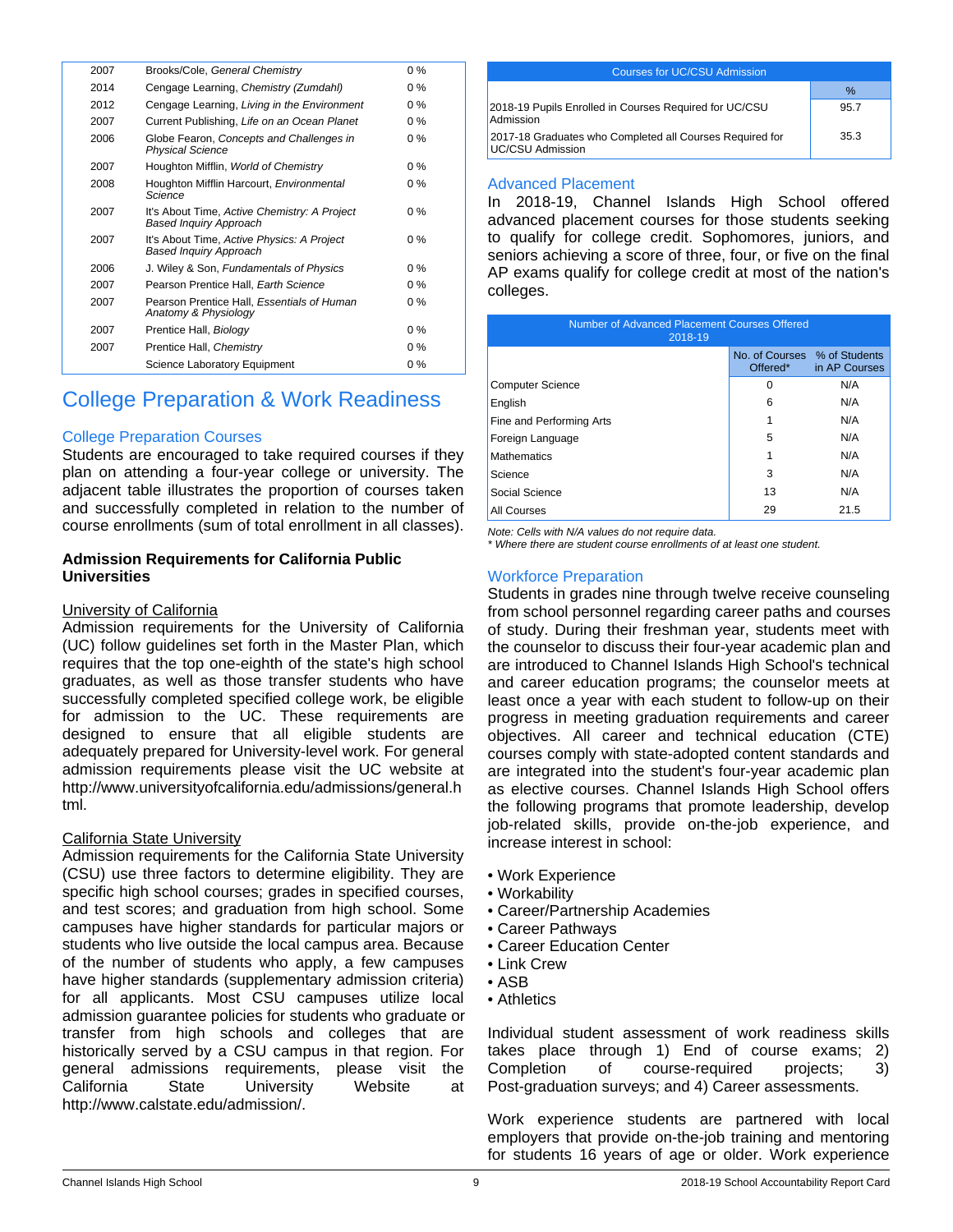students receive guidance and supervision designed to ensure maximum educational benefit from part-time job placement. For more information, students should contact the counselor.

Career Education Center (CEC) are offered in partnership with the County Office of Education. A variety of career technical education courses are available to help prepare high school students (16 years and older) for entry-level employment, upgrading current job skills, or obtaining more advanced levels of education.

Workability provides work experience opportunities outside the school day that meet the students' interests and aptitudes while providing real-world job experience prior to graduation. The program is available to all students with disabilities who have an Individualized Education Plan.

Channel Islands High School's career/partnership academy program components include rigorous academics with a career focus, a team of teachers, and active business involvement. During the 2018-19 school year, Channel Islands High School offered the following career academy programs:

- Business & Finance
- Marine Science
- Transportation Academy

Students enrolled in the career/partnership academies are enrolled in core classes where instructional content is more closely related to the student's chosen field of study. Core curriculum teachers and partnership academy teachers collaborate regularly to ensure three-year terms and coursework are in alignment with state standards and students' needs.

During the 2018-19 school year, Channel Islands High School offered the following career technical education programs as elective courses:

- Automotive
- Culinary Arts
- Photography
- Food & Nutrition
- Computer Operations/Science
- Business Technology
- Art, Media & Entertainment Pathways
- Hospitality, Tourism & Recreation Pathways
- Transportation Academy

• CEC Auto Repair & Auto Service Air, Banking, Computer BSFT, Dental/Radiology, Floral Design, Fashion/Retail Merchandising, Graphic Design, Health/Terminology, Medical Office Assistant, Nursing 2, and Screenprint

Channel Islands High School receives funds from the Carl D. Perkins Vocational and Technical Education Act<br>(Perkins). This grant enables Channel Islands High This grant enables Channel Islands High School to provide its students with the academic and technical skills needed to succeed in a knowledge- and skills-based economy and helps provide programs that prepare students for both postsecondary education and

the careers of their choice. CTE table in this report shows the total number of students participating in the district's CTE courses and regional occupational programs and program completion rates. For more information on career technical programs, CEC, workability, partnership academies, and work experience, contact the counselor or visit the state's career technical website at http://www.cde.ca.gov/ci/ct/.

| Career Technical Education (CTE) Program Participation<br>2018-19                                                    |       |
|----------------------------------------------------------------------------------------------------------------------|-------|
| Total number of students participating in CTE programs                                                               | 919   |
| Percentage of students completing CTE program and earning a<br>high school diploma                                   | 78.9% |
| Percentage of CTE courses sequenced or articulated between<br>the school and institutions of postsecondary education | 10.3% |

# Professional Staff

### Counseling & Support Staff

Channel Islands High School provides professional, highly qualified staff that provide additional services and support centered on the whole student academically, physically, and mentally. The Counseling and Support Services table in this report illustrates the availability of non-instructional support staff to Channel Islands High School's students. Full-time equivalent (FTE) is a standard measurement used to identify an employee's regular work load on a weekly basis. For example, an FTE of 1.0 designates a full-time position and the employee is on campus and available all day every day of the week; an FTE of 0.5 indicates that the staff member is available and on campus a portion (50%) of the week.

| <b>Academic Counselors &amp; Other Support Staff</b><br>(Nonteaching Professional Staff)<br>2018-19 |                        |      |  |
|-----------------------------------------------------------------------------------------------------|------------------------|------|--|
|                                                                                                     | No. of<br><b>Staff</b> | FTE. |  |
| Academic Counselor                                                                                  | 7                      | 7.0  |  |
| <b>Campus Supervisors</b>                                                                           | 10                     | 5.1  |  |
| Guidance Technicians                                                                                | 2                      | 1.5  |  |
| <b>Adaptive PE</b>                                                                                  |                        |      |  |
| Attendance Advisor                                                                                  |                        | 1.0  |  |
| Career Center Technician                                                                            |                        | 1.0  |  |
| <b>Nurse</b>                                                                                        |                        | 1.0  |  |
| Psychologist                                                                                        |                        | 1.0  |  |
| Speech & Language Specialist                                                                        |                        | 1.0  |  |
| <b>Student Intervention Specialist</b>                                                              |                        | 1.0  |  |
| Counselor-to-Student Ratio: 1:371                                                                   |                        |      |  |

*\* as needed*

*Note: One Full Time Equivalent (FTE) equals one staff member working full time; one FTE could also represent two staff members who each work 50% of full time.*

### Teacher Assignment

During the 2018-19 school year, Channel Islands High School had 105 teachers who met all credential requirements in accordance with state guidelines. The chart below identifies the number of teachers at both the school and district who are 1) fully credentialed; 2) without full credentials; 3) teaching outside subject area of competence; 4) misassignments for English learners; 5)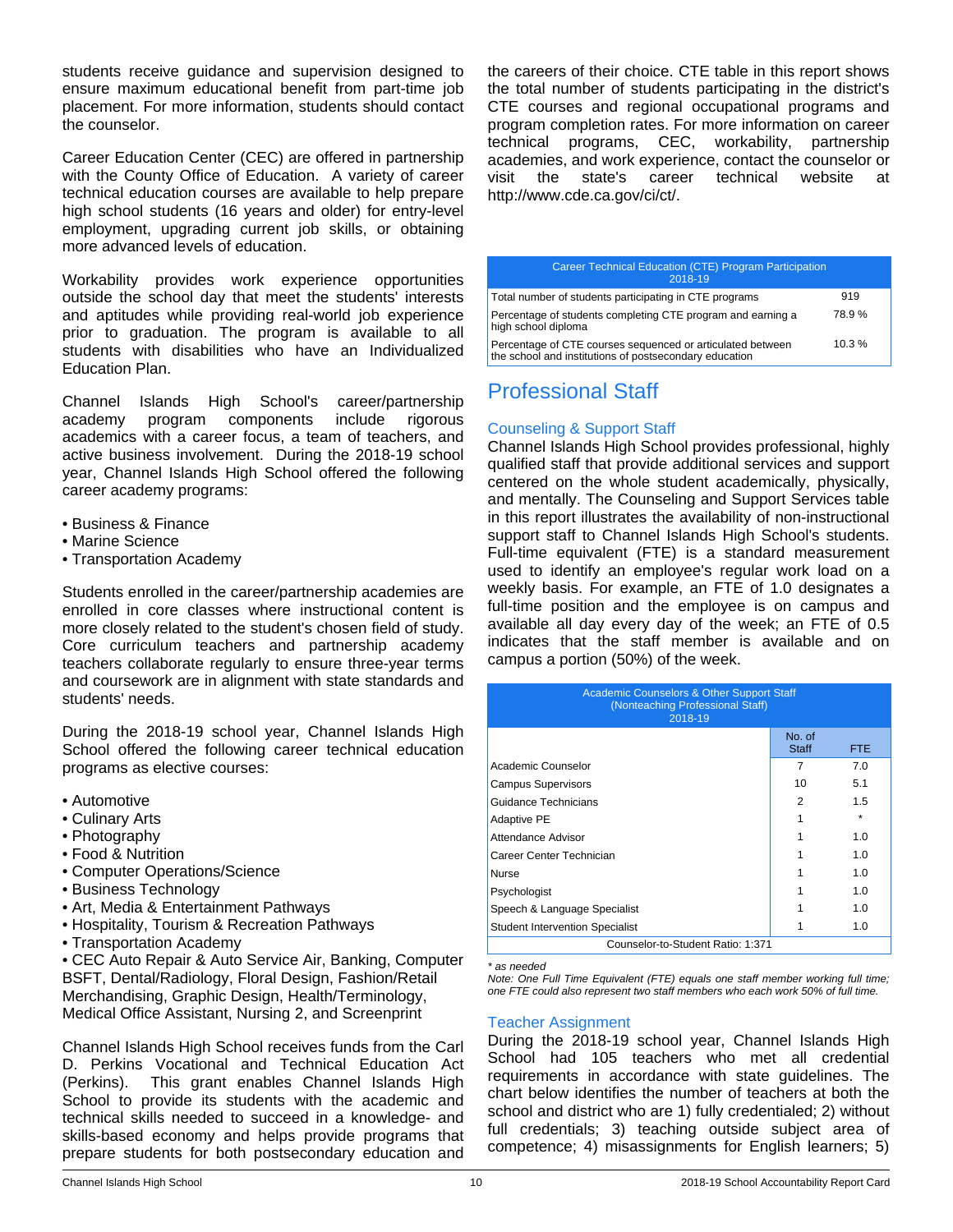total teacher misassignments; and 6) vacant teacher positions. The term "misassignments" refers to the number of positions filled by teachers who lack legal authorization to teach that grade level, subject area, student group, etc.

| <b>Teacher Credentials &amp; Assignments</b>                                             |          |        |       |                 |
|------------------------------------------------------------------------------------------|----------|--------|-------|-----------------|
|                                                                                          |          | School |       | <b>District</b> |
|                                                                                          | 17-18    | 18-19  | 19-20 | $19-20$         |
| <b>Total Teachers</b>                                                                    | 103      | 107    | 109   | 699             |
| <b>Teachers With Full Credentials</b>                                                    | 102      | 105    | 109   | 695             |
| <b>Teachers Without Full</b><br>Credentials                                              | 1        | 2      | 0     | 4               |
| <b>Teachers Teaching Outside</b><br>Subject Area of Competence<br>(With Full Credential) | 25       | 21     | 18    | 94              |
| Misassignments of Teachers of<br><b>English Learners</b>                                 | $\Omega$ | 0      | 0     | $\Omega$        |
| Total Teacher Misassignments*                                                            | 0        | 0      | 0     | 94              |
| Vacant Teacher Positions                                                                 |          |        | 2     | 5               |

*Note: "Misassignments" refers to the number of positions filled by teachers who lack legal authorization to teach that grade level, subject area, student group, etc.*

*\*Total Teacher Misassignments includes the number of Misassignments of Teachers of English Learners.*

# District Expenditures

### Salary & Budget Comparison

State law requires comparative salary and budget information to be reported to the general public. For comparison purposes, the State Department of Education has provided average salary data from school districts having similar average daily attendance throughout the state. (Note: 2017-18 salary comparison data was the most recent data available at the time this report was published.)

For the 2017-18 school year, Oxnard Union High School District spent an average of \$11,872 of total general funds to educate each student (based on 2017-18 audited financial statements and in accordance with calculations defined in Education Code §41372). The table in this report 1) compares the school's per pupil expenditures from unrestricted (basic) and restricted (supplemental) sources with other schools in the district and throughout the state, and 2) compares the average teacher salary at the school site with average teacher salaries at the district and state levels. Detailed information regarding salaries can be found at the CDE website at www.cde.ca.gov/ds/fd/ec/ and www.cde.ca.gov/ds/fd/cs/. (The figures shown in the table below reflect the direct cost of educational services, per ADA, excluding food services, facilities acquisition and construction, and certain other expenditures.)

In addition to general fund state funding, Oxnard Union High School District receives state and federal categorical funding for special programs. For the 2017-18 school year, the district received categorical, special education, and support programs funds for:

- Agricultural Career Technical Education Incentive
- CA Partnership Academies: Green & Clean Academies
- California Career Pathways Trust
- California Clean Energy Jobs Act
- Career and Technical Education Programs
- Career Technical Education Incentive Grant Program
- Department of Rehabilitation
- Education Protection Account
- Governor's CTE Initiative: CA Partnership Academies
- Lottery: Instructional Materials
- Medi-Cal Billing Option
- Ongoing and Major Maintenance Account
- Other Federal Funds
- Other Local: Locally defined
- Special Education
- State Lottery
- STRS On-Behalf Pension Contributions
- Title I, II, III
- Tobacco-Use Prevention Education

| <b>Teacher and Administrative Salaries</b><br>2017-18 |                 |                                                   |  |  |
|-------------------------------------------------------|-----------------|---------------------------------------------------|--|--|
|                                                       | <b>District</b> | State Average of<br>Districts in Same<br>Category |  |  |
| Beginning Teacher Salary                              | \$53,785        | \$52,466                                          |  |  |
| Mid-Range Teacher Salary                              | \$96,547        | \$87,373                                          |  |  |
| Highest Teacher Salary                                | \$104,556       | \$109,803                                         |  |  |
| Superintendent Salary                                 | \$220,420       | \$241,221                                         |  |  |
| <b>Average Principal Salaries:</b>                    |                 |                                                   |  |  |
| <b>Elementary School</b>                              | N/A             | N/A                                               |  |  |
| Middle School                                         | N/A             | \$142,025                                         |  |  |
| High School                                           | \$148,258       | \$153,904                                         |  |  |
| <b>Percentage of Budget:</b>                          |                 |                                                   |  |  |
| <b>Teacher Salaries</b>                               | 33%             | 33%                                               |  |  |
| Administrative Salaries                               | 5%              |                                                   |  |  |

*For detailed information on salaries, see the CDE Certificated Salaries & Benefits Web page at http://www.cde.ca.gov/ds/fd/cs/.*